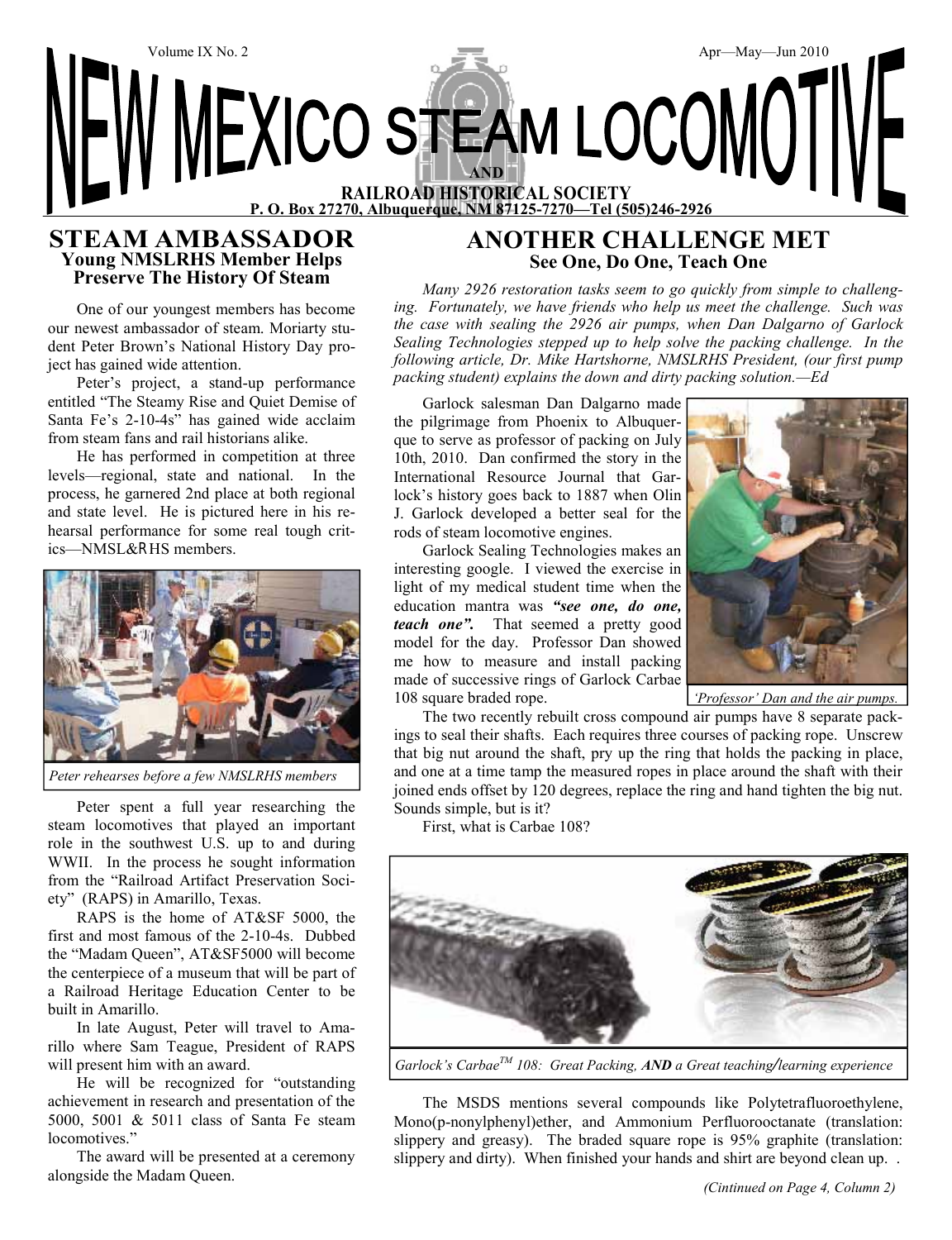| This newsletter is published quarterly by the<br>New Mexico Steam Locomotive and Railroad<br>Historical Society, a Non-Profit Corporation. |
|--------------------------------------------------------------------------------------------------------------------------------------------|
| President ________ Michael F. Hartshorne<br>Vice President ________________Dave Traudt                                                     |
| Secretary <sub>—</sub> ——————————————————Gail Kirby<br>Chief Mechanical Officer__Rick Kirby                                                |
| Chief Safety Officer__________ Jon Spargo<br>Newsletter Editor________ Doyle L. Caton                                                      |
| WebMaster Marlin Allison                                                                                                                   |
| MAIL ADDRESS: NMSL&RHS<br>P.O. BOX 27270<br>Albuquerque, NM 87125-7270                                                                     |
| web: www.nmslrhs.org<br>Tel: (505)246-2926                                                                                                 |

## **Board of Directors Election**

A slate of four candidates was nominated to fill two positions on the Society's Board of Directors. And this year, there was a difference. We had the first female candidate—and she won a position on the Board.

The were two positions up for a vote. One of those was Board Secretary Steve Bradford's position. After a number of years in the role of Secretary, Steve came to the conclusion that getting reelected to the Board might interfere with a planned lengthy motor home trip to the Pacific Northwest. He chose not to run for reelection. Its certain that he will be checking out steam operations up that way.

The big news is our first female candidate, Gail Kirby. As CMO Rick Kirby's better half, Gail has put in many hard and dirty hours at the restoration site. She handily won a BoD seat

Former BoD member Bob DeGroft got the most votes for the other open position. \* \* \* \* \*

#### **LOOKING DOWN THE TRACK What Will You Do When.. . . ?**

More and more frequently, we hear questions about the 2926 restoration like:

What happens when it is restored?

Do you plan to operate it?

Will you do excursions?

Where will you find cars for excursions? Where will you operate it?

Those questions all carry the inference of another question. That question is:

Are you looking ahead?

The answer to the last question is: Yes, we are looking ahead. But for the past several years, that has just been a dream on the back burner. We have stayed focused on the task at hand through those years, and are well aware that we must not take our eyes off our primary task of restoration.

The answer to the first three questions is a resounding YES.!! And we are now beginning take a serious look down the tracks.

The where, when and how of excursions operation is yet to be decided. Those decisions

#### *Introduction*

*It is not often we see a need to define or explain words or statements. In the case of our first female member of the elite 'Banging on a 2900' club, we have a descriptive subtitle, but because the terms may be subject to negative interpretation, they should be defined.*

*Distaff: Adj.—An archaic term for a female family member. (It is now considered by some people to be derogatory). Distaff is derived from spinning and weaving, a chore once considered exclusively a woman's work or concern.*

*Down and Dirty: Adj.—Realistic; intent; competitive.*

*The following article by Dr. Mike reveals how this NMSLRHS member debunked the first term by practicing the second. —-Ed.*

> "John Henry had a little woman Her name was Polly Ann John Henry got sick and had to go to bed Polly drove the steel like a man, Lord, Lord! Polly drove the steel like a man." *A preceding verse is from the famous rail song "John Henry".*



*Gail (Wilhelm) Kirby emerges from a dirty, hot, work place—the 2926 firebox. She is proof that locomotive restoration isn't just 'man's work'. She has spent many hours in some of the hottest and dirtiest places in Albuquerque, all at the 2926 site.*

Gail Wilhelm was born here in Albuquerque in May of 1953. She is the youngest of five kids. Three brothers and a sister still call her Baby Gail (*don't try it*). Her dad was a mechanical supervisor working on base doing a job he could not talk about. Before Gail came along he had made his way from Virginia to Oak Ridge, Tennessee, and eventually to New Mexico.

As the family drove into Albuquerque through Tijeras Canyon her mom started crying. At that time she didn't like Albuquerque but subsequently it grew on her and she wouldn't go back to Virginia. (I've heard a pretty similar story about my mother-in-law coming to New Mexico in the early 50s.)

Except for a short stay in Bossier, Louisiana (near Shreveport) where the chiggers and ticks chewed on her, Gail has always been a New Mexican.

Gail's days as an elementary school student were different from what one might think. In fact, they could be considered downright exciting—that is if you like regular moves. The moves were driven by Albuquerque's rapid growth. The rapid growth meant that a number of new schools were built in a very short time.

*(Continued Pg 4, Col .1*)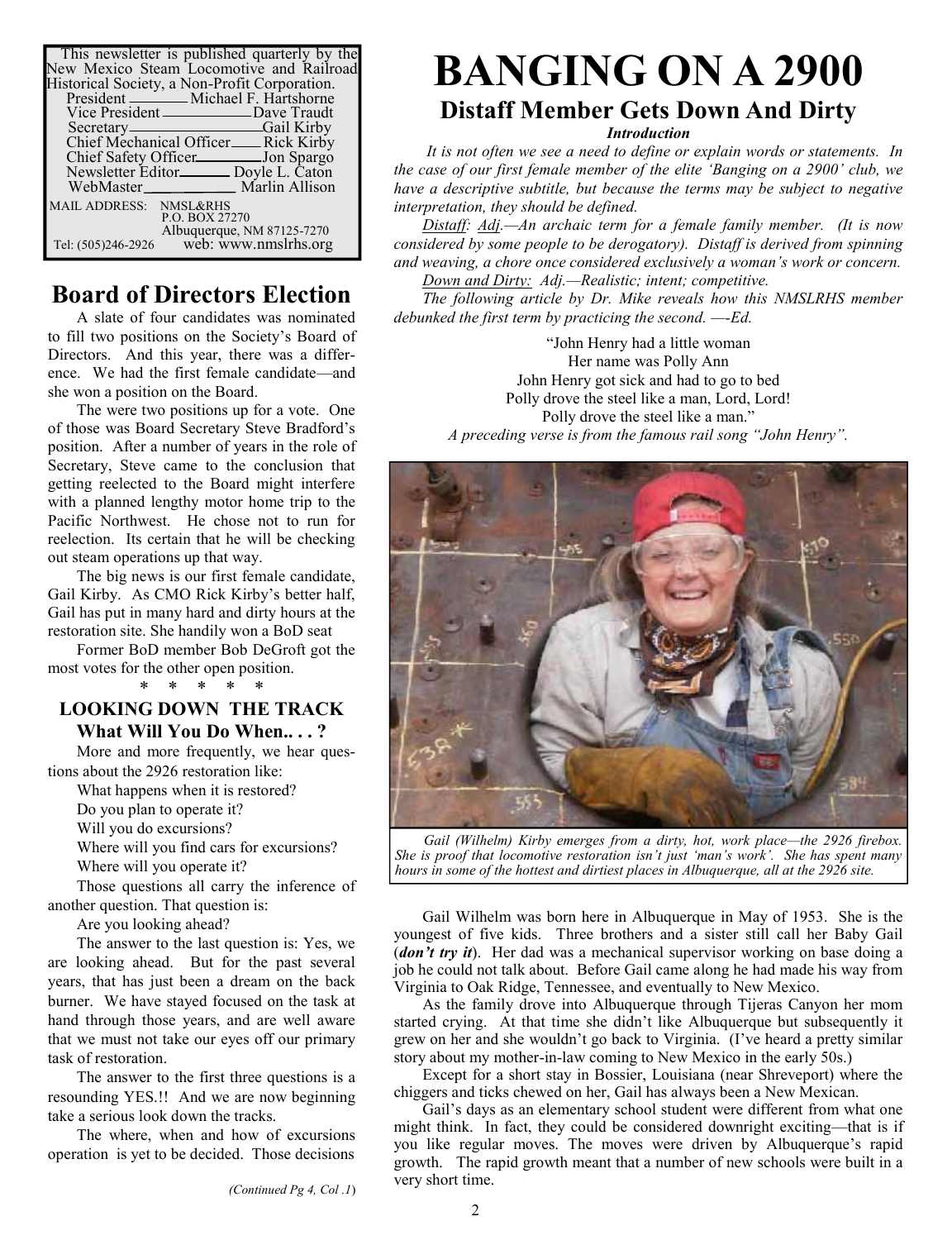Those first few years of public school found Gail jumping from school to school almost every year. She attended Eubank, Sombra Del Monte, Mitchell, Madison, and Hoover elementary schools.

Later, moving on to high school, she was in the Sandia High class of '71. She missed meeting future husband Rick at that time. He was in the Sandia High class of '68.

All along the Wilhelm's were members of Albuquerque's First Baptist church where she was baptized at age 7. After High School she spent time at Oklahoma Baptist University at Shawnee studying Music Education and Voice. She has a talent for singing and is currently president of the choir at The First Baptist Church.

She liked the field of music, but to earn her keep Gail began work at Allstate insurance in 1973. She worked there for 30 years, 7 as a manager. That three decade span was enough and she retired from that business.

For fun Gail played softball. She played fast pitch for the City league and slow pitch for the Church league. And that is how she met Rick. He was coaching softball in Albuquerque and working with the Plumbers and Pipefitters Local 412 in Farmington. She played everything but pitcher. She says she didn't regularly play catcher but she did catch Rick.

Twenty-five years ago Rick belonged to the Hoffmantown (Baptist) Church. Gail stole him from Hoffmantown, and they were married at The First Baptist Church where they still worship as the Kirbys. That is probably OK. Hoffmantown was established in January of 1953 as a mission church of The First Baptist Church.

Gail and Rick had other things in common, one of which is the wonderful 'southwest outdoors'. They run Desert Dream, Inc., formed by a group of 11 owners of a houseboat on Lake Powell. They serve as President and Secretary of DDI. They like fishing. They will fish for anything, and Lake Powell is a great place to fish.

 Their favorite way of getting to Lake Powell is via their Piper Dakota aircraft. They enjoy flying the Dakota to other venues with pilot-in-command Rick. NASCAR tracks around the country are a frequent destination.

 An obvious major interest for the Kirby's is trains. Gail had her first train rides on the Cumbres & Toltec and Durango & Silverton RRs. She was hooked on steam. Now she is hard at work to put 2926 back on track.



*Desert Dream: It offers access to good fishing, and exploration of spectacular scenery that is inaccessible via other forms of transportation.*



*The Kirby's Piper Dakota; When they are not steaming, they are riding on air.*

My first meeting with Gail was shortly after she and Rick joined the NMSL&RHS. The impending open house plans called for members to wear dress uniforms with Hickory Pinstripe Overalls.

The overall manufacturer's instructions for how to fit men were reasonably straight forward. Keep the inseam and add two inches to the waist. For women they were a little vague. I grabbed her by the hand and walked her to a pile of new overalls and said just try them all on. It worked. Now if there are gals in the outfit than need overall advice I just send them to Gail.

*(Coincidentally, those pinstripe overalls have been manufactured in Gail's onetime city of residence, Shawnee Oklahoma, for more than 100 years. The label on the overalls—Roundhouse, of course.)*

Gail says she was never a tomboy. I suppose that means before the 2926. Gail has a remarkably deft touch with a grinder, an authoritative way with a nut splitter, and has polished more than her share of pipes.



*The leader of the choir is also very good with a grinder—-and other tools as well.*

She has become a stalwart on our restoration team. She is making the term 'down and dirty' agree with its most positive definition.



*Here, Gail is stacking superheater tubes. Yep, they are dirty—very dirty! As in soot, grease, rust, etc.*

It gets even better. As of this writing Gail has just become the newest member of the Board of Directors of the NMSL&RHS. She was also selected by the other BoD members to assume the position of Secretary replacing Bradford. Congratulations, Gail, it is great to have you working with us.—*Mike Hartshorne*

*\* \* \* \* \**

#### **TRACTOR MOVE**

The 1931 Farmall F-30 farm tractor beautifully restored by the late Jim Hills arrives for display at WHEELS Museum. Jim's family donated the tractor to NMSLRHS after Jim's untimely death.

Another piece of Jim's masterful work was the cab and firing deck of 2926.

Upon completion of 2926, it too, will be on display at WHEELS when not operating. Thus both of Jim's restoration projects will be close to each other for all to see.